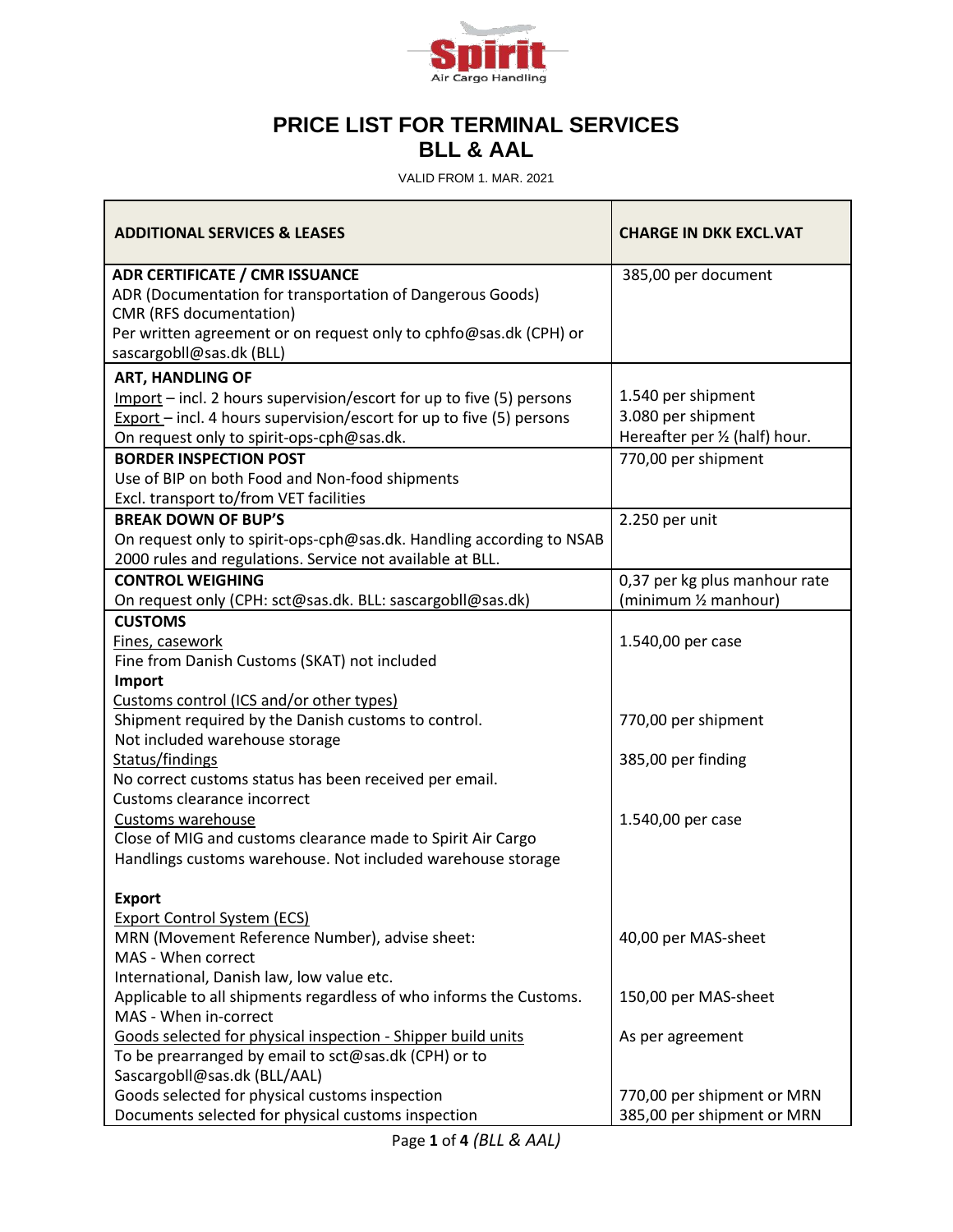

| <b>ADDITIONAL SERVICES &amp; LEASES</b>                                 | <b>CHARGE IN DKK EXCL.VAT</b>     |
|-------------------------------------------------------------------------|-----------------------------------|
| <b>DANGEROUS GOODS</b>                                                  |                                   |
| <b>Acceptance check</b>                                                 | 875,00 per shipment               |
| IATA check of documents and cargo classified as dangerous cargo.        |                                   |
| Accepted or rejected                                                    |                                   |
| Acceptance check on excepted quantities, biological substance, lithium  | 385,00 per shipment               |
| ion batteries (ELI/ELM, Section 2) etc.                                 |                                   |
| IATA check of documents and cargo listed in "IATA Dangerous Goods       |                                   |
| Regulations". According to airline handling requirements.               |                                   |
| Accepted or rejected.                                                   |                                   |
| Acceptance check on Dry Ice                                             | 385,00 per shipment               |
| IATA check of documents and cargo containing Dry Ice (Carbon Dioxide    |                                   |
| Solid). Accepted or rejected                                            |                                   |
| Hidden, casework                                                        | 1.540,00 per case                 |
| Covering reports to the authorities, airline etc. Fine not included     |                                   |
| DELIVERY OF EMPTY EQUIPMENT (ULD'S)                                     | 770,00 per delivery               |
| Pallets or containers. On request only to spirit-ops-cph@sas.dk         |                                   |
| <b>ESCORT OF VISITOR</b>                                                | 770,00 per hour                   |
| Warehouse and/or airside (incl. CSRA).                                  |                                   |
| To be pre-arranged by email to spirit-ops-cph@sas.dk                    |                                   |
| FHL/FWB                                                                 | 89,00 per input                   |
| For missing or incorrect FHL or FWB                                     |                                   |
| <b>INVESTIGATION REPORT / CAPA REPORT</b>                               | 770,00 per report                 |
| <b>LATE ACCEPTANCE</b>                                                  | 1.540,00 per shipment             |
| After ordinary cut-off. No later than 60 minutes prior to departure. To | Incl. 1 (one) cll/unit            |
| be requested at, and accepted by export office (CPH: sct@sas.dk) in     | Hereafter plus 10,00 per cll/unit |
| due time. Will be charged for if connection is made, even if late       |                                   |
| acceptance has not been booked.                                         |                                   |
| LIVE ANIMAL ACCEPTANCE CHECK                                            | 770,00 per shipment               |
| IATA check of document and cargo containing live animal(s) (AVI)        |                                   |
| Accepted or rejected. AVI check at VET facility to be requested to and  |                                   |
| accepted by sct@sas.dk. Transport to VET facility not included.         |                                   |
| <b>LIVE HUMAN ORGAN</b>                                                 | 770,00 per shipment               |
| On request only to spirit-ops-cph@sas.dk                                |                                   |
| <b>LOADING</b>                                                          |                                   |
| <b>Small vechicles</b>                                                  | 200,00 per vechicle               |
| <b>Trucks</b>                                                           | Per 1/ <sub>2</sub> manhour       |
| <b>MAN HOUR</b>                                                         | 770,00 per hour                   |
| <b>INCL. BIG FORKLIFT</b>                                               | 2.310,00 per hour                 |
| <b>INCL. SMALL FORKLIFT</b>                                             | 1.540,00 per hour                 |
| No extra charge night, weekend, holidays.                               | Minimum 1 (one) hour              |
|                                                                         | Hereafter a fraction of 1/2 hour  |
| PRINT OUT OF DOCUMENTS                                                  | 110,00 per request                |
| To be requested at sct@sas.dk (CPH) and sascargobll@sas.dk (BLL)        |                                   |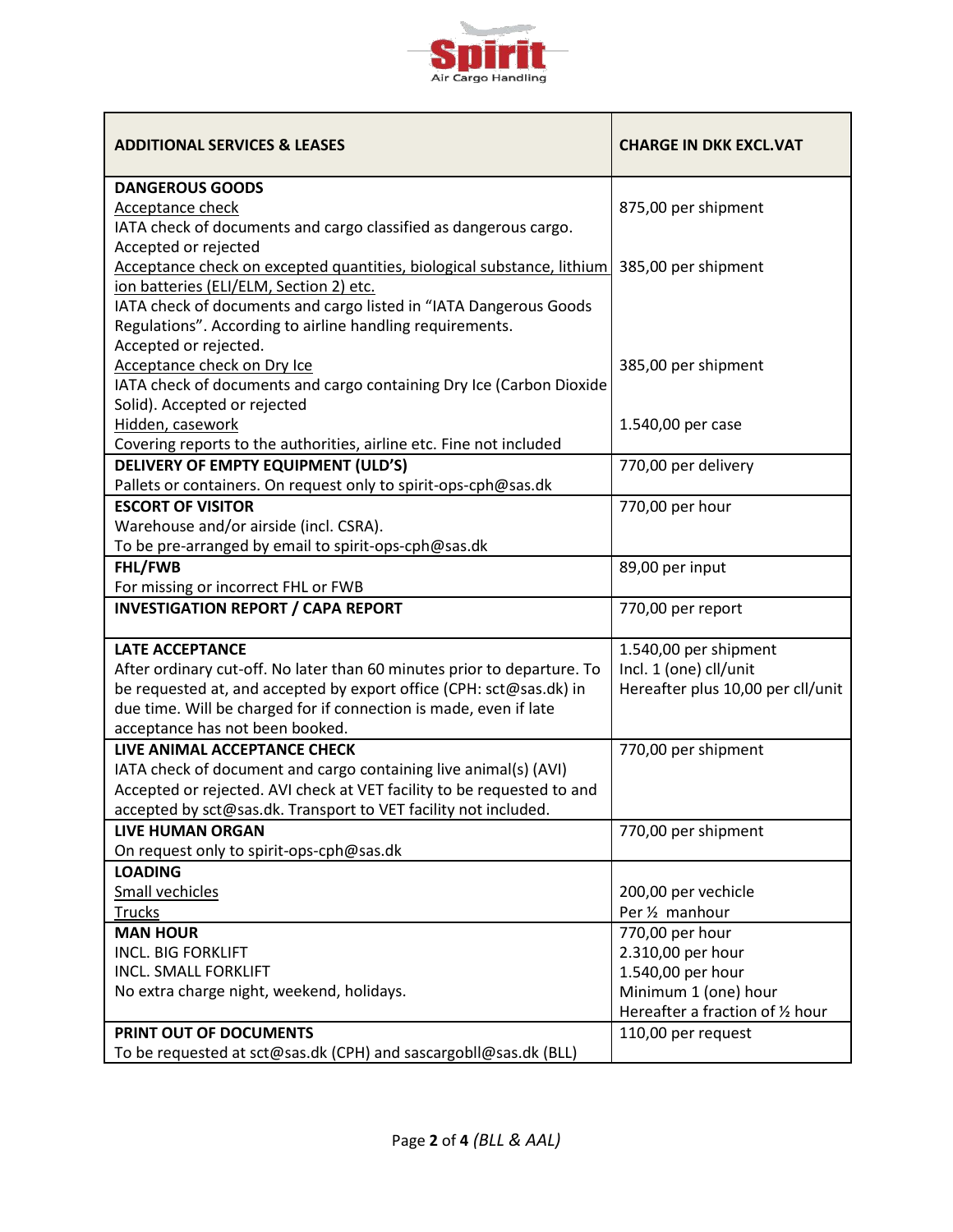

| <b>ADDITIONAL SERVICES &amp; LEASES</b>                                                                                                                                                                                                                                                                                                                                                                                                          | <b>CHARGE IN DKK EXCL.VAT</b>                                                                                           |
|--------------------------------------------------------------------------------------------------------------------------------------------------------------------------------------------------------------------------------------------------------------------------------------------------------------------------------------------------------------------------------------------------------------------------------------------------|-------------------------------------------------------------------------------------------------------------------------|
| <b>QUICK DELIVERY</b><br>Bulk shipments: minimum 120 minutes handling time after ATA<br>Palletized shipments: minimum 240 minutes handling time after ATA<br>Transfer: handling time from case to case<br>To be requested at, and accepted by import office prior to flight arrival.<br>(CPH: sct@sas.dk. BLL: sascargobll@sas.dk)                                                                                                               | 1.540,00 per shipment<br>Incl. 1 (one) cll/unit<br>Hereafter plus 10,00 per cll/unit                                    |
| <b>RELABLING</b><br>On special request to spirit-ops-cph@sas.dk prior to acceptance.<br>Excl. labels (ref. material price list)<br>Special standards applies for<br>Time and Temperature Sensitive Shipment:                                                                                                                                                                                                                                     | See Man hour rates                                                                                                      |
| Missing label for PIL-booked shipment will be attached, without any<br>prior notice to shipper. Excl. labels (ref. material price list)<br>Wrongly used label for non-PIL booked shipment, will be removed,                                                                                                                                                                                                                                      | Per 1/2 manhour<br>Per 1/2 manhour                                                                                      |
| without any prior notice to shipper. Excl. labels (ref. material price list)                                                                                                                                                                                                                                                                                                                                                                     |                                                                                                                         |
| <b>REPACKING</b><br>Damaged cll.<br>Repacking with dry ice<br>Extra fee might occur, depending on our Dry Ice stock (ref. material<br>price list)                                                                                                                                                                                                                                                                                                | See Man hour rates<br>770,00 per shipment, incl. 30 cll.<br>Hereafter plus per 1/2 manhour<br>Plus 40,00 per kg Dry Ice |
| RETRIEVAL (COPY) OF DOCUMENTS                                                                                                                                                                                                                                                                                                                                                                                                                    |                                                                                                                         |
| Sent to the Orderer by P.O. Mail                                                                                                                                                                                                                                                                                                                                                                                                                 | 220,00 per Air Waybill (AWB)                                                                                            |
| Sent to the Orderer by fax or e-mail                                                                                                                                                                                                                                                                                                                                                                                                             | 110,00 per Air Waybill (AWB)                                                                                            |
| <b>SECURITY SCREENING</b><br>No extra charge for security screening outside office opening hours.<br>Surcharge for mixed consolidated shipment<br>(from known/unknown shipper)<br><b>CPH</b><br>X-ray, metaldetector or manual screening<br>(Surcharge for manual screening might apply)                                                                                                                                                         | 385,00 per shipment<br>0,80 per kg,<br>minimum 100,00 per shipment<br>Manual search, per 1/4 manhour                    |
| BLL/AAL                                                                                                                                                                                                                                                                                                                                                                                                                                          | 0,35 per kg,                                                                                                            |
| X-ray or manual screening                                                                                                                                                                                                                                                                                                                                                                                                                        | minimum 65,00 per shipment                                                                                              |
| SERVICES OUTSIDE OFFICE OPENING HOURS<br>Import<br>Pick up must be requested latest 1 hour before office closed. Only<br>custom cleared shipments. Quick delivery will always be charged for.<br>Export<br>Delivery must be requested latest 1 hour before office closed. If<br>delivered after LAT, "Late delivery" will always be charged.<br>For both import and export, request must be sent to CPH: sct@sas.dk.<br>BLL: sascargobll@sas.dk. | 1.540,00 per shipment                                                                                                   |
| SPECIAL STORAGE on COL, CRT, ERT, FRO                                                                                                                                                                                                                                                                                                                                                                                                            |                                                                                                                         |
| Loose cargo<br>Container<br>Pallet                                                                                                                                                                                                                                                                                                                                                                                                               | $0,12$ per kg<br>300,00 per unit<br>580,00 per unit                                                                     |